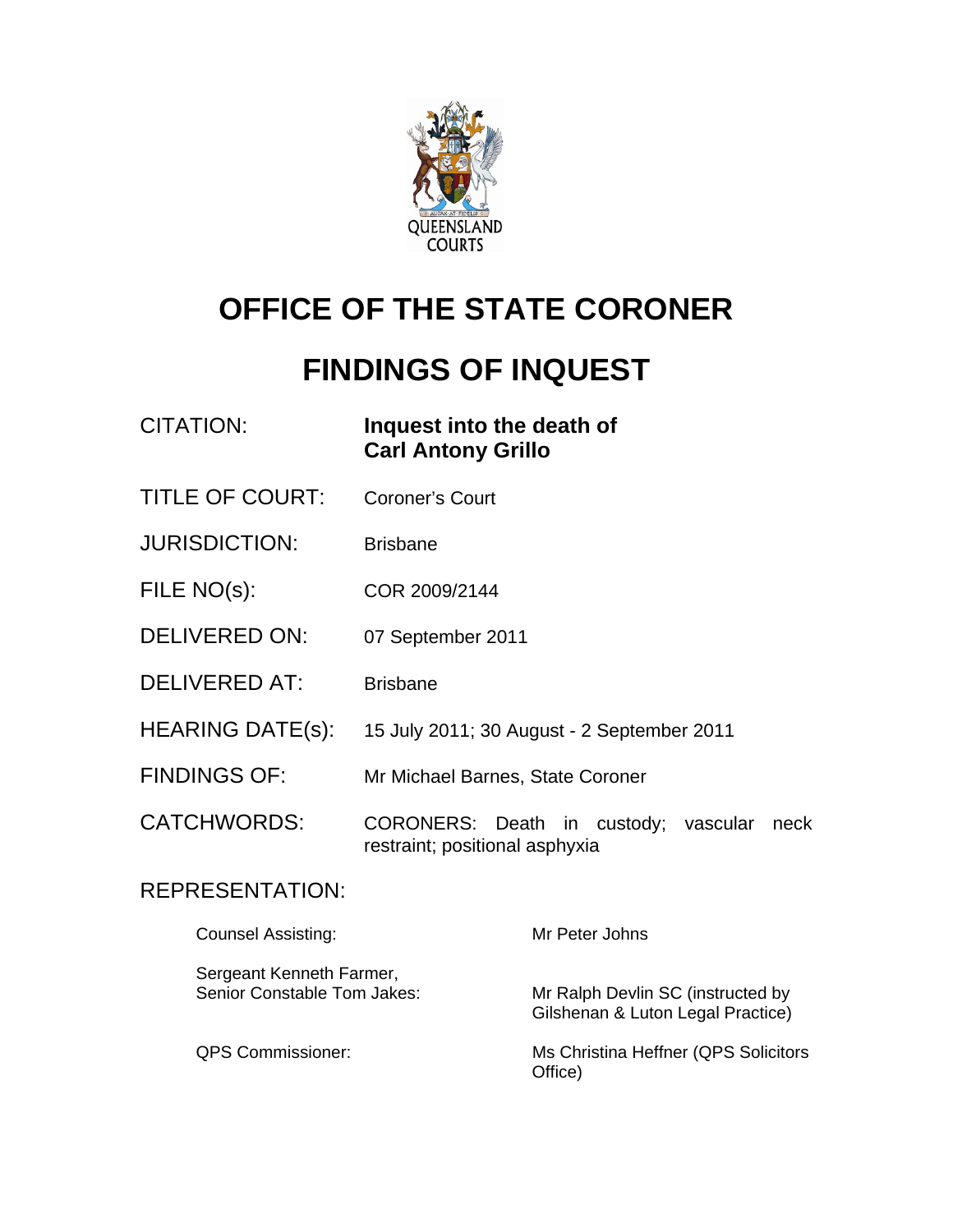### Table of Contents

| 10 |
|----|
|    |
|    |
| 13 |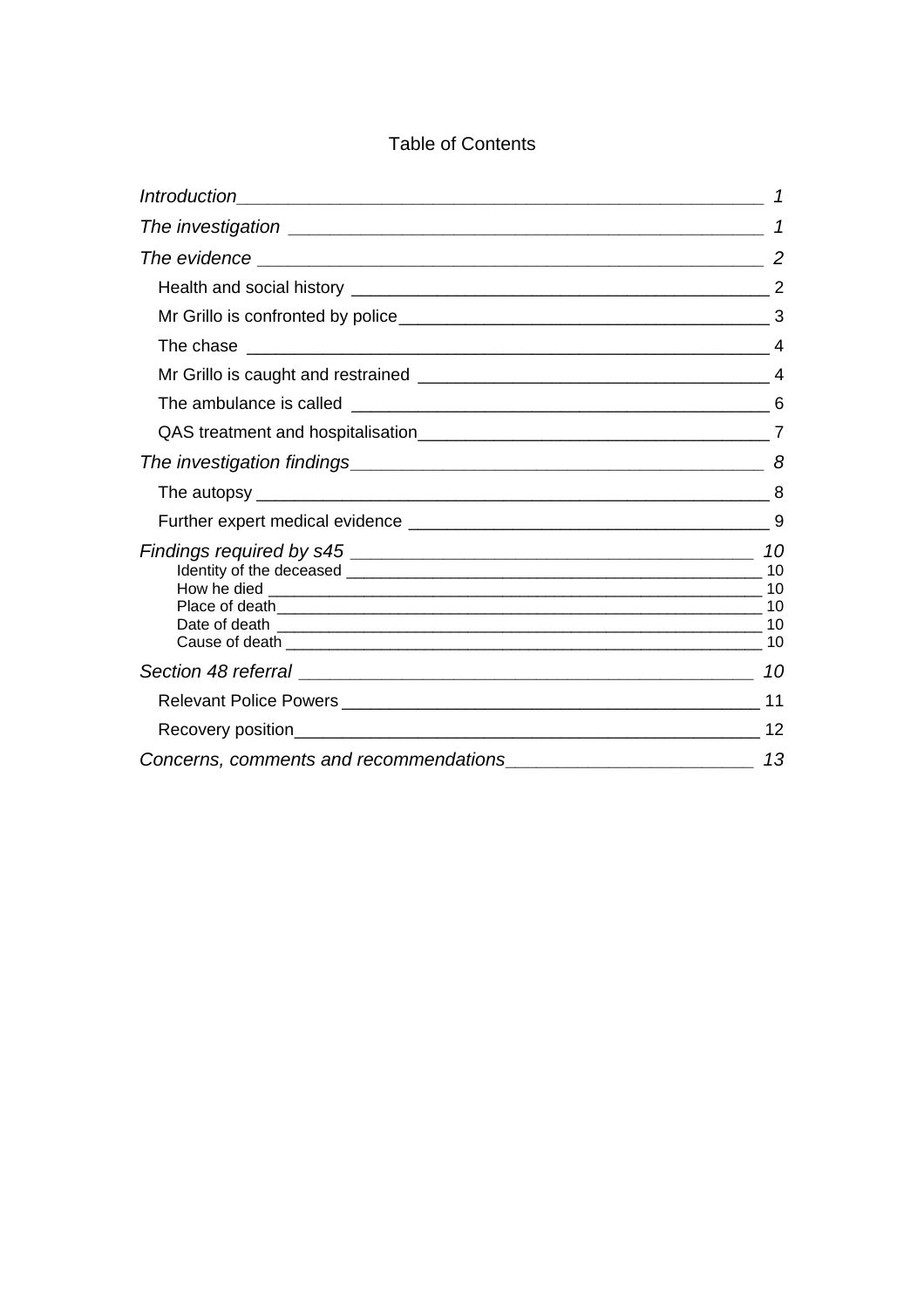<span id="page-2-0"></span>The *Coroners Act 2003* provides in s45 that when an inquest is held into a death in custody, the coroner's written findings must be given to the family of the person who died, each of the persons or organisations granted leave to appear at the inquest and to various officials with responsibility for the justice system including the Attorney-General and the Minister for Police, Corrective Services and Emergency Services. These are my findings in relation to the death of Carl Antony Grillo. They will be distributed in accordance with the requirements of the Act and posted on the website of the Office of the State Coroner.

## **Introduction**

Shortly before 3:00pm on 14 September 2009, Mr Grillo was walking in Spring Hill when two patrolling police officers stopped their car with the intention of speaking to him. Mr Grillo ran off and one of the officers gave chase. When he caught up to Mr Grillo some minutes later, a violent struggle ensued before Mr Grillo was restrained and handcuffed. A few minutes later an ambulance was called but by the time they arrived Mr Grillo had stopped breathing and had no detectable pulse. Prolonged resuscitation caused spontaneous circulation and respiration to be returned and he was taken the Royal Brisbane and Women's Hospital where he was given intensive care over two days. However, Mr Grillo did not regain consciousness and two days later, after consulting his family, life support was withdrawn and Mr Grillo died. He was 42 years of age.

These findings:-

- establish the circumstances in which the fatal injuries were sustained:
- confirm the identity of the deceased person, the time, place and medical cause of his death;
- consider whether the police officers involved were justified in using force against Mr Grillo; whether the force used was necessary and reasonable, and whether it caused his death;
- consider whether the police officers involved provided adequate medical care to Mr Grillo after he was detained; and
- determine whether any changes to police policies or procedures would reduce the likelihood of deaths occurring in similar circumstances in future.

As the death followed immediately a series of events involving police and the incident was investigated by other police officers, the findings also critique the quality of that investigation.

# **The investigation**

The investigation was conducted by the QPS Ethical Standards Command (ESC) and a detailed report was prepared by Inspector Christopher Hobbs.

Inspector Hobbs and other ESC officers attended the scene within an hour of Mr Grillo being detained and only minutes after he was transported from the scene by ambulance. The District Duty Officer, Senior Sergeant Ian Potter had arrived at the scene and taken command at 3:10pm. On arrival it was noted that the two officers involved in detaining Mr Grillo had been separated and the relevant area secured.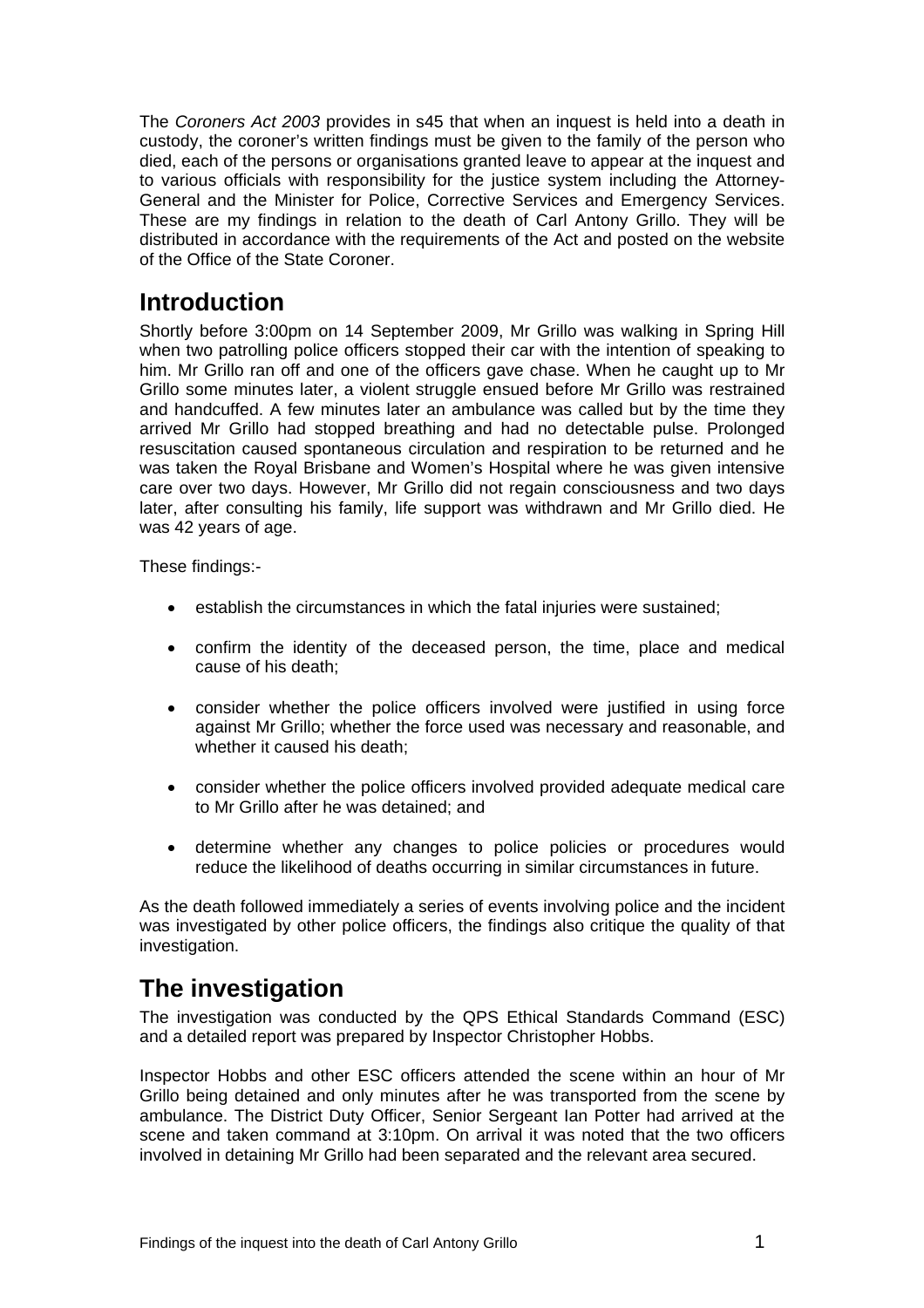<span id="page-3-0"></span>Inspector Hobbs and Inspector Roger Lowe conducted video-recorded 'walk-through' interviews that evening with all four police officers who had been at the scene prior to the arrival of the Queensland Ambulance Service (QAS). Those officers voluntarily provided urine samples which were later tested for the presence of alcohol or drugs. Interviews were conducted with the many witnesses who had observed relevant parts of the incident leading to Mr Grillo suffering cardiac arrest.

A forensic examination of the scene was undertaken and a detailed set of photographs taken. Inspector Hobbs oversaw investigations into the background of Mr Grillo and into relevant aspects of QPS training and policy. Records were downloaded from Mr Grillo's phone and persons in contact with Mr Grillo in the lead up to the incident identified.

Inspector Hobbs commissioned a specialist medical report from a toxicologist to address the significance of the level of amphetamines detected in blood taken on Mr Grillo's admission to hospital. This was augmented by further specialist reports obtained at the request of counsel assisting.

A post mortem examination was conducted on the body of Mr Grillo at the Queensland Health Forensic and Scientific Services (QHFSS) facility at Cooper Plans on 17 September 2009. Blood and Urine samples taken on admission at the RBWH were obtained and subject to further toxicological testing.

I am satisfied this matter has been thoroughly and professionally investigated and all sources of relevant information have been accessed and analysed. I commend all those concerned.

# **The evidence**

I turn now to the evidence. Of course I can not summarise all of the information contained in the exhibits and transcript but I consider it appropriate to record in these reasons the evidence I believe is necessary to understand the findings I have made.

### *Health and social history*

Carl Grillo was born in Sydney on 28 April 1967 making him 42 years of age when he died. He was survived by his mother Jean Grillo, who has sadly also now also passed away, and is survived by a son, daughter and two younger siblings. At the time of his death he was in a close relationship with Belinda Wallis and was living with her at Spring Hill.

After leaving school in year nine he spent the intervening years employed in a variety of jobs throughout Queensland. These included fencing, bull catching, acting as a hotel bouncer and driving a scraper.

His involvement in criminal activity appears to have started abnormally late in life with his first drug offence not until age 30 and apparently escalating in the latter years of his life. As at 14 September 2009 he was subject to an arrest warrant for failing to appear on various drug and weapons charges. He was evidently a heavy user of cannabis and amphetamines and likely engaged in their supply.

Two months prior to his death Mr Grillo had suffered from flu-like symptoms. Although undiagnosed, there is some suspicion he had been infected with avian influenza as this was the diagnosis for his daughter with whom he was staying at the time. In any event these symptoms had abated by 14 September 2009 and he was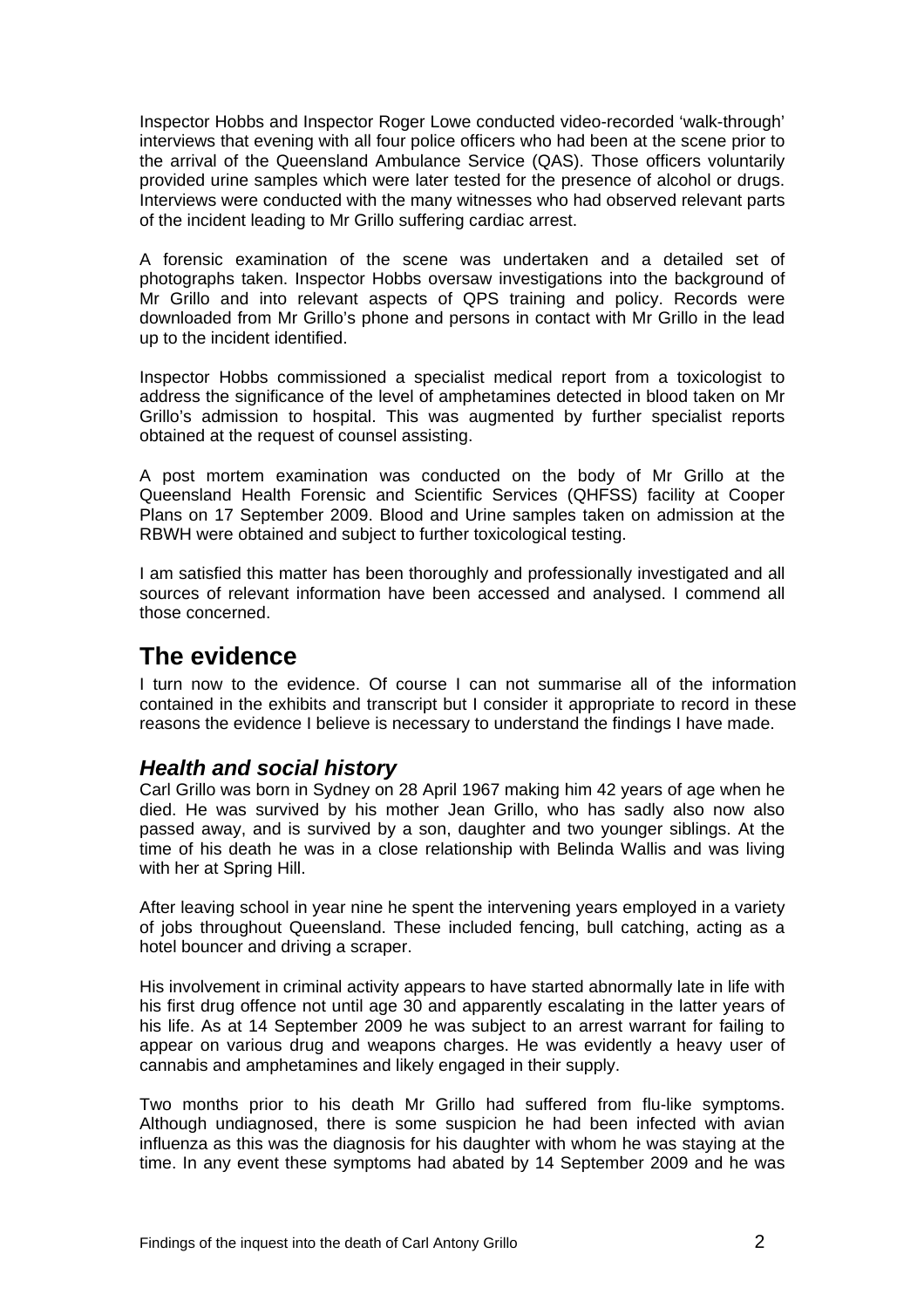<span id="page-4-0"></span>otherwise considered a relatively healthy, well-built man to the outside observer. Ms Wallis says that he regularly engaged in exercise such as running and sit-ups.

It is clear that Mr Grillo's passing was a very sad event in the lives of his mother, partner and daughter. I offer them my sincere condolences.

### *Mr Grillo is confronted by police*

Mr Grillo spent the morning at his girlfriend's flat in Spring Hill. She said that in the early afternoon he left saying he was going to the local shops to get some food. Although she was well aware of his drug use she says he largely kept it hidden from her. On this occasion she considered that he was acting a little suspiciously.

Sergeant Kenneth Farmer and Senior Constable Tom Jakes were both in plain clothes conducting intelligence gathering patrols of various inner-city areas. They told the inquest this mainly involved speaking to people they considered might have useful information and that this process was usually undertaken without them having to exercise their powers of search or arrest. The area around Water Street, Spring Hill was of interest as it was understood by them to have a high incidence of drug activity and property offending.

The officers first encountered Mr Grillo as they turned left into Water Street from Boundary Road heading north. He was dressed in dark shorts and a t-shirt and was wearing a backpack secured with both arms and walking on the footpath in the same direction as they were travelling. The officers say that these features, combined with hairstyle (shaved head save for a ponytail) in an area predominantly used by office workers at that hour caused them to be suspicious of him. Both say they very quickly formed the intention to speak to him about his activity but both agree that at this stage there was no proper basis for them to exercise any powers of detainment, search or arrest.

Sergeant Farmer was driving the vehicle. He said he drove 10 to 15 metres past Mr Grillo and stopped in the intersection of Water Street and Dickens Street. Mr Grillo diverted from Waters Street into Dickens Street and noticeably quickened his pace and moved his backpack onto one arm and held it away from his body as if about to discard it. Senior Constable Jakes also noticed Mr Grillo quicken pace as they pulled up but then lost sight of him momentarily. After alighting from the police vehicle he saw Mr Grillo walking west along the northern footpath of Dickens Street, already some 20 to 30 metres further up the street. Both officers were convinced that Mr Grillo had identified them as police officers and changed his pace and direction as a result.

Senior Constable Jakes called out to Mr Grillo telling him they were police and to stop. They say Mr Grillo turned briefly and yelled out "*fuck off, leave me alone*". Senior Constable Jakes began walking in the direction of Mr Grillo and shortly after both men began to run at full pace to the end of Dickens Street and right into Fortescue Street. Sergeant Farmer reversed the police vehicle, turned left into Dickens Street and set off with a view to catching up to Mr Grillo. At this stage both officers say they suspected Mr Grillo of being in possession of illicit drugs and both intended to exercise the power granted by section 29 of the *Police Powers and Responsibilities Act* 2000 ("PPRA") to detain and search him.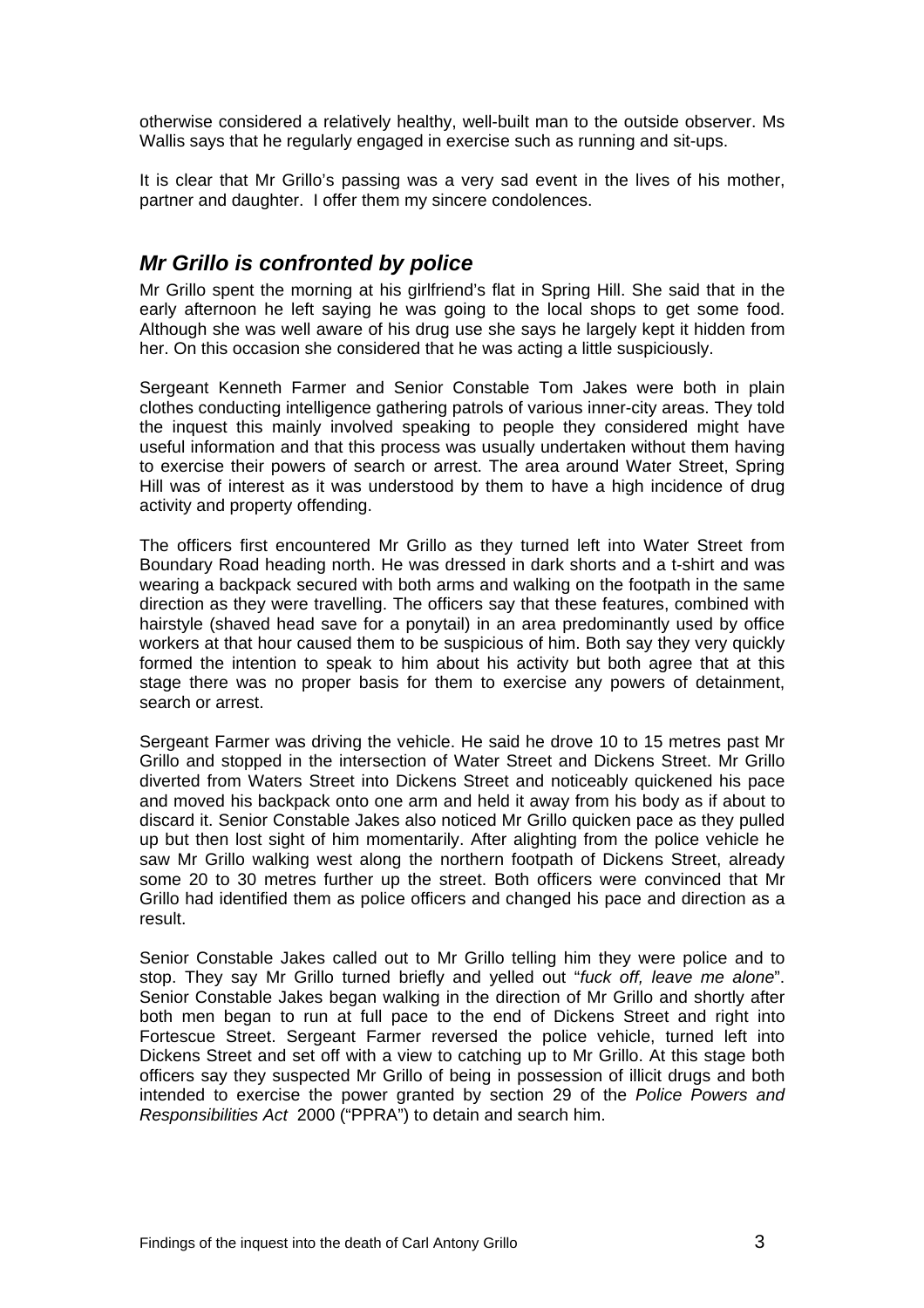### <span id="page-5-0"></span>*The chase*

Sergeant Farmer was initially successful in the execution of his plan as he managed to pass Mr Grillo as they travelled north on Fortescue Street. He stopped some distance ahead of Mr Grillo and got out. He looked down the street and couldn't see Mr Grillo or Senior Constable Jakes. Immediate searches of the area failed to indicate where exactly they had gone. It is now known that as Sergeant Farmer pulled up Mr Grillo turned sharply to his left, crossed Fortescue Street and entered an adjacent property. He made his way through a backyard, over quite rough terrain before coming across an easement that led him further to the left and out onto nearby Wedd Street. Senior Constable Jakes followed, running as fast as he could, keeping a distance of 5 to 10 metres behind Mr Grillo and calling for him to stop.

Mr Grillo ran across Wedd Street and into a car park of the Department of Transport and Main Roads (DTMR). At the southern end of the car park were eight steps that led to a park that ran along side the DTMR building up to Boundary Street. The park, otherwise grassed, contained several concreted sections on which were located picnic tables and chairs and a shed which at the time was under construction.

As Mr Grillo and Senior Constable Jakes ran across the car park towards the steps they were noticed by Ian Giersch. He was standing at the top of the steps having gone to the park to make a mobile telephone call to his wife. He believes that Senior Constable Jakes called out *"stop him"* and that a moment later Mr Grillo said "*please don't stop me mate"* as he laboured up the steps. Mr Giersch said he tried to move out of the way but as Mr Grillo ascended the steps he stumbled and, apparently trying to balance himself, momentarily grabbed Mr Giersch's leg. He remembers that Mr Grillo appeared to be extremely fatigued and *"very out of breath"*. Mr Giersch swung around and saw Mr Grillo drop the backpack he had been carrying. Mr Giersch went down the steps as Senior Constable Jakes passed him going up. He sad that when he last saw the two men Senior Constable Jakes had appeared to catch Mr Grillo and the two were in a scuffle with the former *"laying across or something"* the latter.

Moments later Mr Giersch heard someone yell out *"I can't breathe"*. He continued on his way out of the car park and while doing so heard a person he presumes was Senior Constable Jakes yelling for someone to assist him and saying, presumably to Mr Grillo, "*stop struggling, I'll let you breathe*".

Senior Constable Jakes told the inquest of his observations during this period and they appear to be largely consistent with Mr Giersch's recollections apart, perhaps, from the last comment "*I'll let you breathe"*. Senior Constable Jakes said that he had considered withdrawing from the foot chase before reaching this point. He was mindful that Mr Grillo was clearly larger and more muscled than he was; that Mr Grillo may be under the influence of drugs, that he had no accoutrements on him and had been isolated from his partner. He said though that he felt duty-bound to continue. He says that all of these factors were nonetheless on his mind when deciding the level of force necessary to apply in order to detain Mr Grillo.

### *Mr Grillo is caught and restrained*

In his initial account Senior Constable Jakes said he took hold of Mr Grillo "*in a neck restraint fashion*" which he later clarified was a specific type of neck restraint taught as part of the Police Operations Skills and Training (POST) program, namely a lateral vascular neck restraint (LVNR). In a later interview, and at the inquest, Senior Constable Jakes said his memory of the initial contact with Mr Grillo was unclear and that he had only moved into the application of a LVNR after an initial period of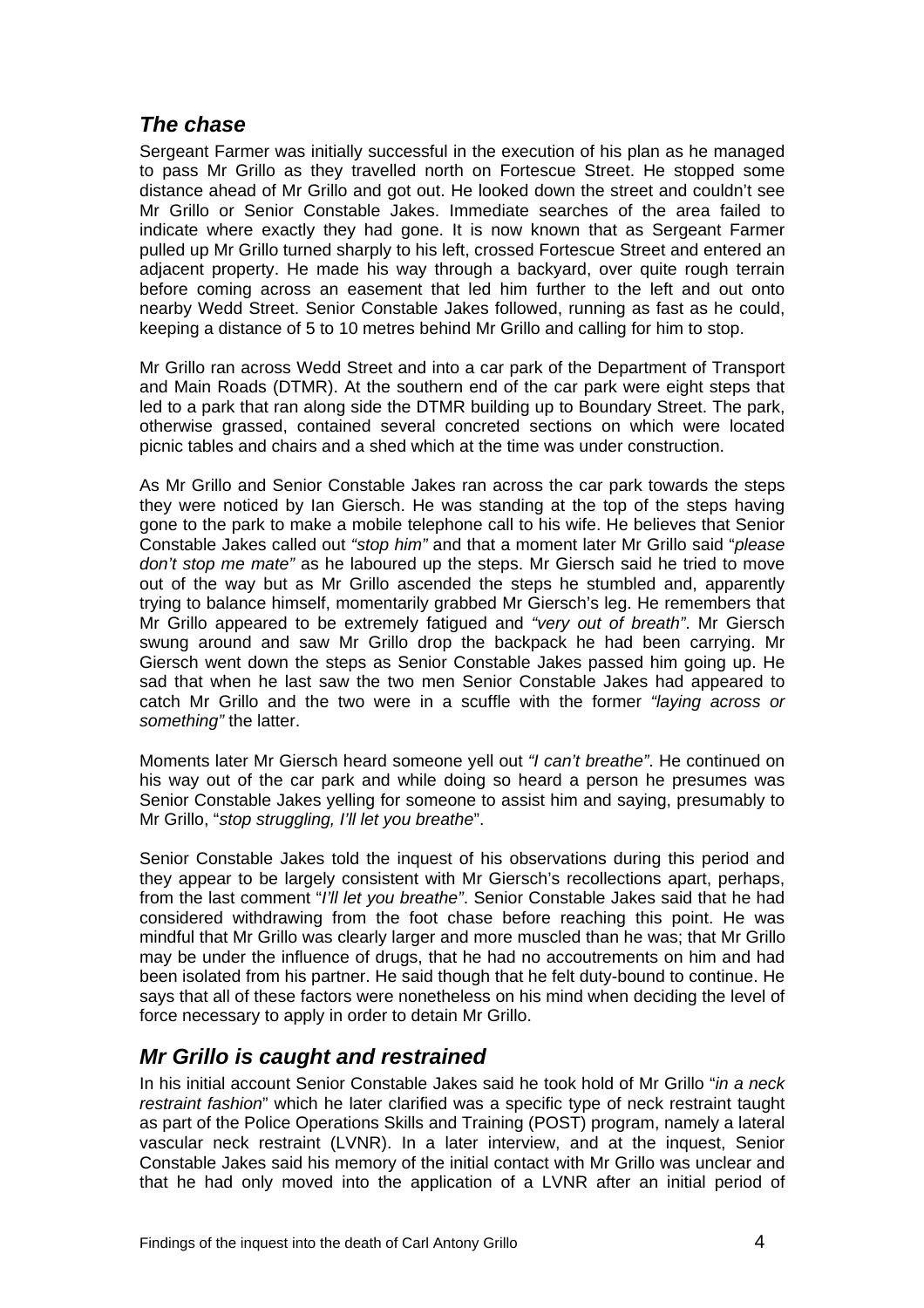wrestling. He did this as the two came to rest on a grassed patch very close to the concrete base for one of the two picnic tables.

Senior Constable Jakes says that once he was in position to apply a LVNR that he did so on about three occasions, each for less than ten seconds. This is corroborated by Craig Stanley who observed events from level B2 of the DTMR building. Although the line of sight of observers from that level was obscured by fixed vertical sun shades set at an angle and by some foliage, I am satisfied they would have had a reasonable view of events. Mr Stanley saw Senior Constable Jakes applying a "*headlock*" to Mr Grillo. He said he clearly saw the neck restraint being applied and then released "*probably three times*". He said that Mr Grillo was very aggressive, struggling to get away and yelling out during the periods when the restraint was loosened, while he appeared to go limp during the brief periods it was applied.

The evidence that Mr Grillo struggled intensely to escape from Senior Constable Jakes in the initial stages of restraint is well corroborated. As is the fact that by this stage both men were near exhaustion. The calls by Senior Constable Jakes to civilians nearby to assist him initially went unanswered.

Russell Ward, the building services manager for the DTMR building, heard a commotion outside and was then told of the scuffle in the adjacent park by an employee. He went to the top of the steps from where he saw Mr Grillo being restrained by Senior Constable Jakes. Although Mr Ward said he does not recall any neck restraint being applied at this time I accept the version of Senior Constable Jakes and other witnesses that there was. Mr Ward heard the cries for help from the plain clothed officer and approached the two men. He soon gained an understanding that Jakes was a police officer and he agreed to help restrain Mr Grillo. Mr Ward placed a knee on Mr Grillo's lower back, brought Mr Grillo's right lower leg back towards his bottom and held down his left shoulder.

Senior Constable Jakes told investigators that this allowed him to move from his LVNR position to the application of a wrist restraint. He placed his knee on the lower right back of Mr Grillo while holding his right arm behind his upper back. He said he remained concerned by the fact that Mr Grillo's left arm remained under his body. It was providing leverage for Mr Grillo's continued struggles and he said he feared Mr Grillo might still be able to reach for his pockets which were yet to be searched. Initially unable to get the left arm into a mirror position of the right despite instructing Mr Grillo to move it, Senior Constable Jakes applied two or three "*hammer fist*" blows to the back of Mr Grillo's head. The inquest heard that this application of force in which the subject is hit with the soft, lower part of a clenched fist is taught to police officers as a way of distracting attention. It has the benefit, the inquest was told, of reducing risk of injury to the hand of the person delivering the blow.

In the course of delivering these blows, or shortly after, Mr Grillo's left arm was successfully manoeuvred around behind his back. Both of Mr Grillo's arms were restrained in a prone position and his lower back or hips restrained by the knees of Senior Constable Jakes and Mr Ward, for a period of two to three minutes until the arrival of Sergeant Farmer.

After losing sight of Mr Grillo and his partner, Sergeant Farmer had driven around the local streets before being directed by some workmen to the area where Mr Grillo was being detained. He told the inquest he could hear the screams of Mr Grillo over the noise of the car engine as he approached the DTMR car park. His observations of Mr Grillo and the type of restraint imposed is consistent with other witnesses. He immediately applied handcuffs so that Mr Grillo's hands were secured behind his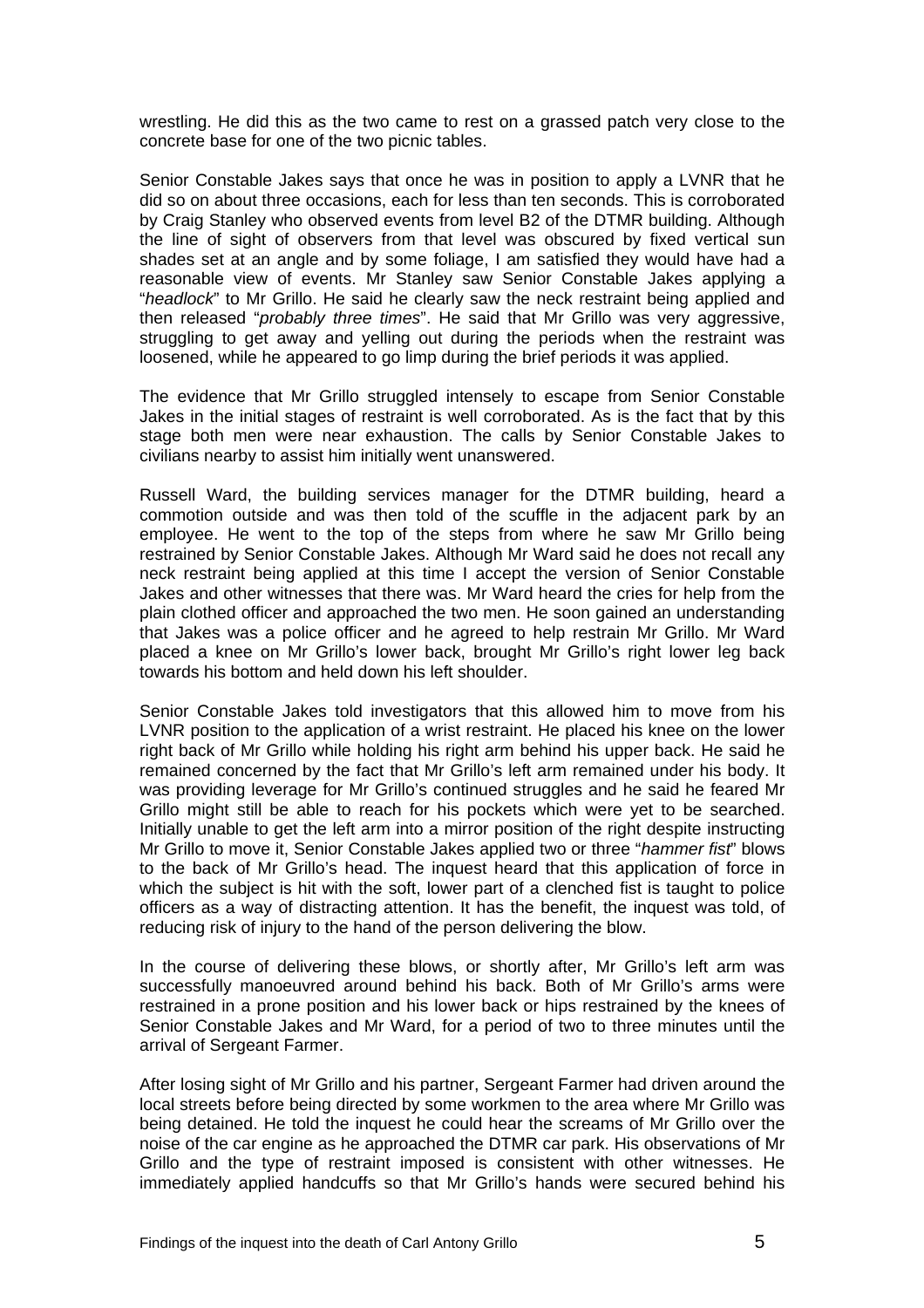<span id="page-7-0"></span>lower back. Mr Ward immediately released his hold and then walked to the top of the stairs where he retrieved a mobile phone and a black backpack which he gave to Sergeant Farmer.

The inquest was presented with sharply conflicting evidence regarding timing of the "*hammer-fist*" blows applied to the back of Mr Grillo's head. In short, some witnesses say that Mr Grillo was struck in such a fashion at least once after the application of handcuffs. At the inquest Senior Constable Jakes denied any such use of force was applied after Mr Grillo had been restrained with handcuffs. He said that the sole purpose of the strikes to the head were to assist in the process of shifting Mr Grillo's left hand behind his back. This had been achieved, he says, prior to the handcuffs being applied and he had no further reason to strike Mr Grillo to the head.

Sergeant Farmer says that he maintained a sufficiently good view of Mr Grillo from the time he arrived at the scene that he can be sure no such strike to the head occurred after the application of handcuffs.

Mr Ward referred to the application of open palm strikes to the back of Mr Grillo's head. He confirmed that these occurred prior to the arrival of Sergeant Farmer. His evidence was that the strikes were accompanied by a direction from Senior Constable Jakes to Mr Grillo to "*shut up*".

The inquest heard from Andy Lau, a chef at restaurant located to the immediate south-west of the incident scene. He recalled three or four strikes to the back of Mr Grillo's head occurring before the application of handcuffs. Sonia Woutersz was watching events from the DTMR building level B2 and says that she saw two forceful open palmed strikes to Mr Grillo's head. In her view the strikes seemed "*excessive*" but she is sure that they occurred prior to the application of handcuffs.

Two witnesses at the inquest gave evidence that Senior Constable Jakes had delivered at least one strike to the back of Mr Grillo's head after handcuffs had been applied. Stephen Wockner and Leith Phillips were watching events from different areas within the DTMR building. The latter was in the same room as Ms Woutersz and the two appear to have been discussing events as they unfolded. Notwithstanding this, unlike Ms Woutersz, Ms Phillips believes that all blows to the back of Mr Grillo's head were delivered after the application of handcuffs.

I found Mr Wockner to be the most impressive of the lay witnesses. The accuracy of his evidence was no doubt honed by his decision to type out an account of his observations shortly after they occurred. This account was later provided to police when he was interviewed. Mr Wockner told the inquest that Senior Constable Jakes had delivered two strikes to the back of Mr Grillo's head prior to the application of handcuffs. He was quite sure that one further strike occurred after Mr Grillo had been handcuffed.

### *The ambulance is called*

After he was handed the black backpack, apparently belonging to Mr Grillo, Sergeant Farmer placed it on a nearby picnic table and began inspecting the contents. He found a tomahawk and two partially filled syringes. He searched Mr Grillo's pockets. Although the handcuffed man did not respond when asked whether he had any needles of "sharps" in his pockets, the two officers and Mr Ward are sure that Mr Grillo was breathing at this point and Sergeant Farmer says that in the course of the search Mr Grillo appeared to be complying with direction to move his body so that his pockets could be more readily accessed.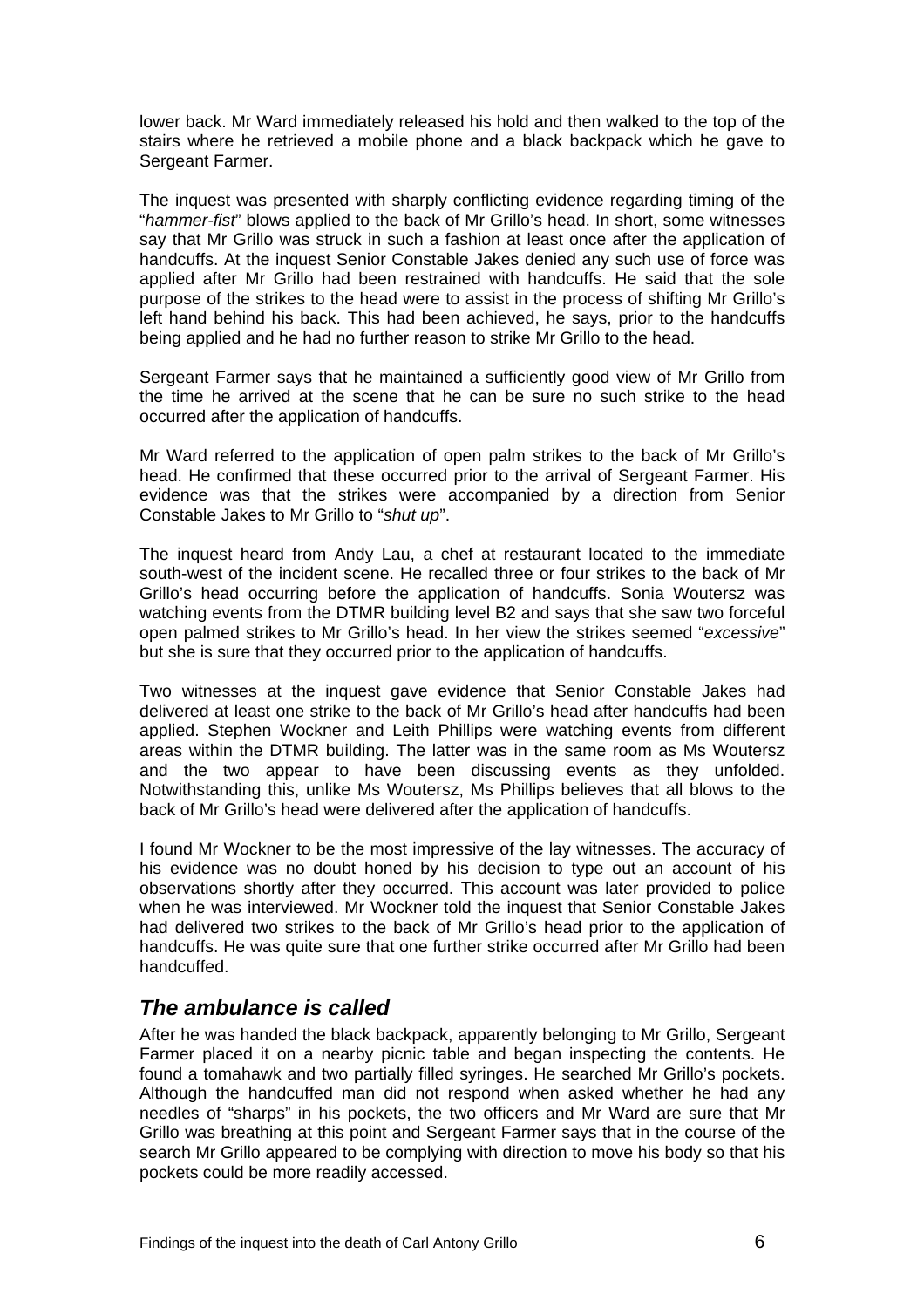<span id="page-8-0"></span>After the search Sergeant Farmer called for a police van with a view to transporting Mr Grillo from the scene. At around this time he says that he noticed Mr Grillo had closed his eyes and become unresponsive. His initial thoughts were that Mr Grillo was faking illness, something he had experienced many times before. As a precaution Sergeant Farmer called for an ambulance to attend the scene. His discussion with police communications staff at this point in time confirms that he thought Mr Grillo was probably faking an illness or "*playing possum"*. Sergeant Farmer told the inquest he is sure that Mr Grillo was still breathing at this point in time. Records show that the request for an ambulance was made to police communications at 2:45pm and the first ambulance dispatched at 2:48pm (albeit, the two times were taken from different, un-calibrated clocks).

Constables Nathan Wheeler and Kim Ludicke, uniformed officers performing general duties, heard the radio broadcast from Sergeant Farmer and, although they did not have a van, travelled to the scene to offer what assistance they could. The QPS communications tape shows that they booked off at 2:46pm. It is likely that this occurred when they parked on Boundary Street before making their way down into the park. When they got there they both say they saw Mr Grillo in a prone position being held by a clearly exhausted Senior Constable Jakes. On all accounts Senior Constable Jakes asked Constable Wheeler to take over his role in securing Mr Grillo. Constable Wheeler was warned that Mr Grillo would "*try to run*". Constable Wheeler says that he took up a position similar to that in which he had seen Senior Constable Jakes; namely crouched beside Mr Grillo, holding onto his forearm but not placing any weight on him through the use of knees. He recalls that Mr Grillo was "*rolled on his side*" only at the point that he could hear the ambulance sirens.

The weight of evidence heard at the inquest supported the proposition that Mr Grillo was not placed on his side or into the *recovery position* until shortly before the arrival of QAS officers. In addition to the evidence of the uniformed constables, the lay witnesses Phillips, Ward and Wockner all say that Mr Grillo was placed in the recovery position or on his side only very shortly before the arrival of ambulance staff.

The evidence of Senior Constable Jakes and Sergeant Farmer is that Mr Grillo was placed in the recovery position very shortly after the application of handcuffs. Sergeant Farmer says he was particularly mindful of the risk of positional asphyxia in such circumstances and that he had no reason to keep Mr Grillo face down. Both officers acknowledged though, that they remained concerned that Mr Grillo might try to escape if given the opportunity. Sergeant Farmer candidly admitted that he continued to think Mr Grillo was faking his illness until just prior to the arrival of QAS staff. Senior Constable Jakes stated that he had no concerns for Mr Grillo's health during the period prior to him being relieved by Constable Wheeler. He therefore presumed the order to place Mr Grillo in the recovery position had come from Sergeant Farmer as a precaution. The possibility that Mr Grillo may have only been placed partially on his side was explored at the inquest, but both officers maintained that Mr Grillo was in an obviously side-on position shortly after the handcuffs were applied.

#### *QAS treatment and hospitalisation*

QAS records indicate that the first ambulance to arrive at the scene did so at 2:56pm with the officers at the patient by 2:57pm. The first treating paramedic was Danielle Brown. She told the inquest that on arrival Mr Grillo was lying in a right lateral position with his hands handcuffed behind his back. She was not able to detect a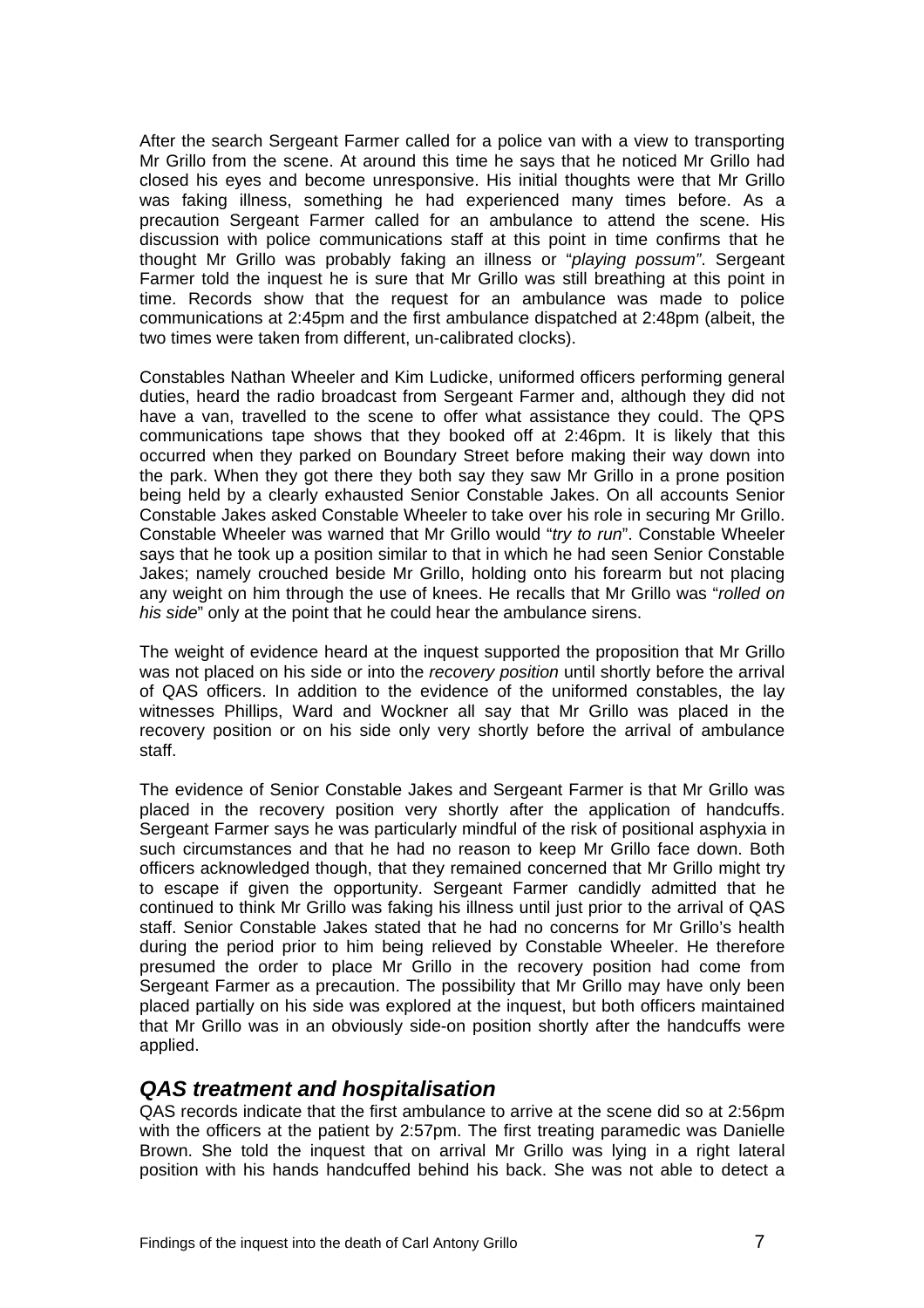<span id="page-9-0"></span>pulse nor any sign of respiration. Mr Grillo's eyes were fixed though his skin colouring, skin moisture and temperature felt and appeared normal. Mr Grillo did not respond to painful stimuli in the form of a sternum rub.

All three police officers at the scene say that it was only during this initial check by paramedic Brown that they realised that Mr Grillo was not breathing and in a critical condition. Constable Ludicke was away from the scene guiding the arrival of a second ambulance at this point but she too says that prior to the arrival of QAS staff she believed that Mr Grillo was breathing.

At the request of QAS staff Sergeant Farmer worked over the next 20 minutes providing chest compressions as part of the CPR process. A second ambulance arrived at 3:09pm and intensive care paramedic David Wharton took charge of treatment. An endotracheal intubation tube was inserted and in combination with resuscitation drugs and a further eight minutes of CPR spontaneous circulation and respiration was returned at 3:17pm. Mr Grillo was stabilised and then transferred to RBWH.

Mr Grillo arrived at the RBWH at 3:40pm and underwent further treatment to stabilise his condition. At 8:20pm a CT scan of the brain exhibited signs suggestive of hypoxic-ischemic injury secondary to cardiac arrest. An intra-cranial pressure monitor was inserted and despite the 'dismal' prognosis from an early stage, treatment in the form of, inter alia, ongoing sedation and cooling was applied.

Over the course of 15 September 2009 Mr Grillo entered a state of irretrievable multiple organ dysfunction which worsened rapidly despite treatment. After discussions with his mother and other family members a decision was made to cease life support and Mr Grillo died at 12:33pm on 16 September 2009. Life extinct was certified by Dr Dwane Jackson and the body later formally identified by Mr Grillo's mother.

# **The investigation findings**

All urine samples provided by the four officers in attendance at the scene prior to QAS arrival were tested and returned no positive results for alcohol or drugs.

All four officers were shown to have undergone training by the QPS in which they received instruction on the dangers of positional asphyxia and methods by which it may be avoided.

An examination of Mr Grillo's backpack showed it to have contained, amongst other items, a tomahawk, property later identified as having been stolen, syringes, electronic scales, clip seal bags and a glass vial containing methamphetamine.

### *The autopsy*

A post mortem examination on the body of Mr Grillo was conducted by Dr Alex Olumbe, an experienced forensic pathologist, at QHFSS on 17 September 2009. At autopsy Dr Olumbe noted the body of Mr Grillo to measure 182cm in height and weigh 94kg.

Dr Olumbe noted petechial haemorrhages consistent with asphyxia. He noted damage to the strap and an acute fracture of the right superior cornu of thyroid cartilage which he said was consistent with the use of a *"moderate*" amount of force to the lateral aspects of the neck.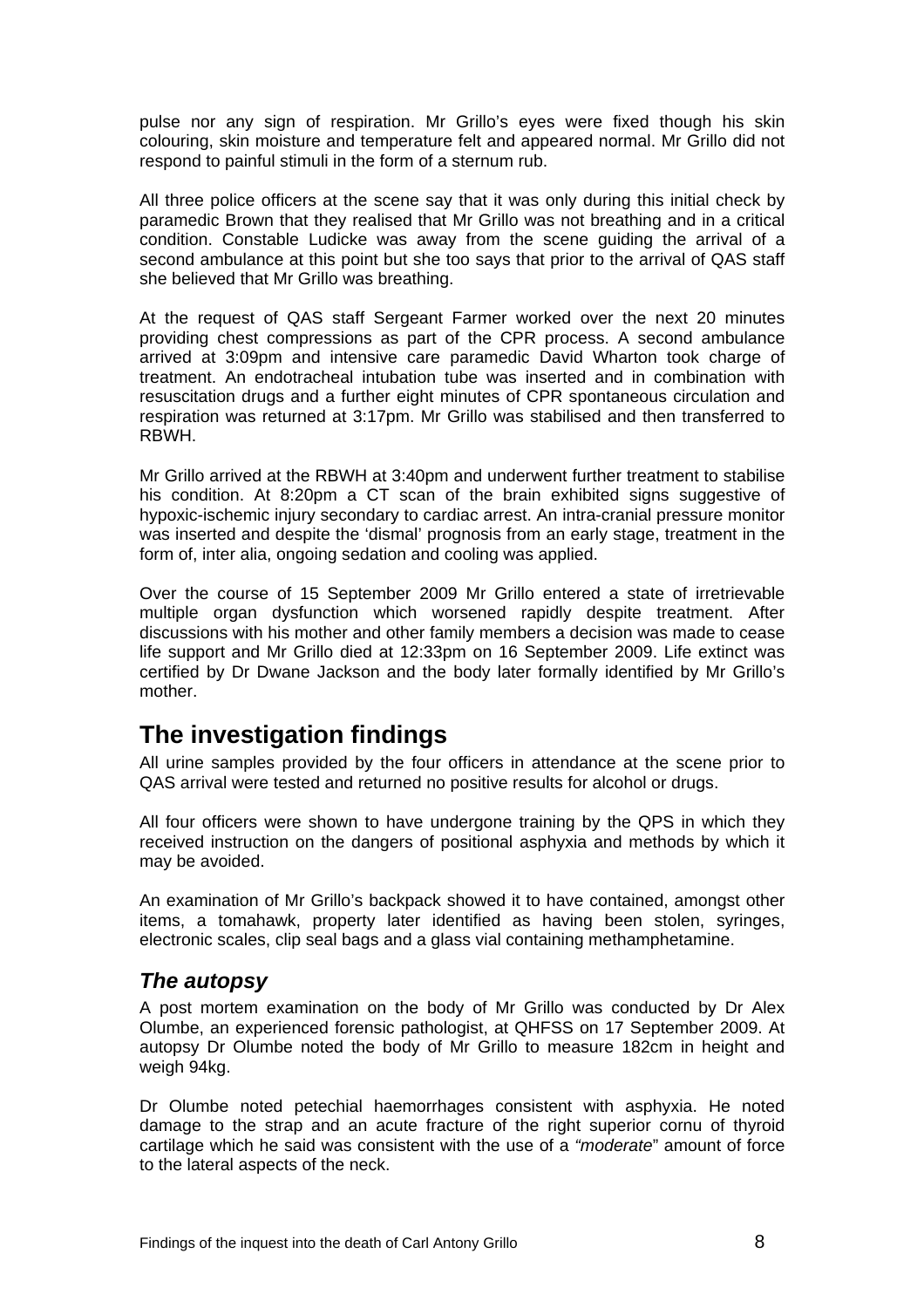<span id="page-10-0"></span>Toxicology results from blood taken at RBWH soon after Mr Grillo's admission revealed amphetamine toxicity of 0.06mg/kg and methylamphetamine at 1.2mg/kg. A metabolite of cannabis, but no alcohol was detected.

Dr Olumbe drew the following conclusion:

*"In my opinion, the cause of death is not determined. A descriptive cause of death statements (sic) that includes the activity/neck restraint with pathophysiological possibilities associated with amphetamine toxicity in the presence of significant natural disease in the form of coronary atherosclerosis and cardiomyopathy. The chain of events could have led to hypoxic brain insult/injury (which was non-survivable)."* 

### *Further expert medical evidence*

Expert medical opinions were sought from three further specialists. Dr Olaf Drummer a forensic toxicologist considered the level of methamphetamine in this case to be in the high range "*ie to represent one of the higher concentrations seen in methamphetamine users"*.

Dr Drummer explained the link between methamphetamine, a strong stimulant drug, and the consequent increase in blood pressure and heart rate. Combined with excessive stimulation through excessive exertion catecholamine's, such as noradrenaline, are released in sufficient doses that it may cause the heart to go into an arrhythmia.

Dr Anthony Brown, a specialist in emergency medicine told the inquest that he thought Mr Grillo had experienced an arrhythmia, a process that leaves no sign at autopsy. He considered the descriptive cause of death adopted by Dr Olumbe was appropriate to the circumstances.

Dr David Ranson, a forensic pathologist also agreed broadly with the conclusions drawn by Dr Olumbe. He was careful to point out though that in setting out a descriptive cause of death it is important to note whether any particular factor is considered to have more weight in causing the ultimate cause of death. In the absence of proper explanation importance could be unduly attached to one factor over another simply because it is listed first.

Dr Ranson was of the view that in this case no one particular factor could be quantifiably identified as the main precipitating cause for the death of Mr Grillo. Dr Ranson and Dr Brown agreed that as each factor in the series of events of 14 September 2009 was added to the mix that the risk of arrhythmia and subsequent death increased. Both said that Mr Grillo was at risk of a sudden arrhythmia before any contact with police due to his amphetamine levels and underlying heart disease. The extra risk associated with the addition of the foot chase, then the neck restraint and then the prone restraint could not be quantified although each clearly added to the likelihood of a cardiac event.

Dr Brown told the inquest that, having reviewed the evidence, he was not critical of the decision not to commence CPR prior to ambulance arrival. The inquest heard that this decision was in fact not thought necessary as none of the police officers at the scene believed Mr Grillo had stopped breathing prior to the arrival of QAS officers. Dr Brown cited academic research noting the difficulty associated with identifying when a person goes into cardiac arrest and that this was not a case where he could say it should have been obvious before CPR in fact commenced. He was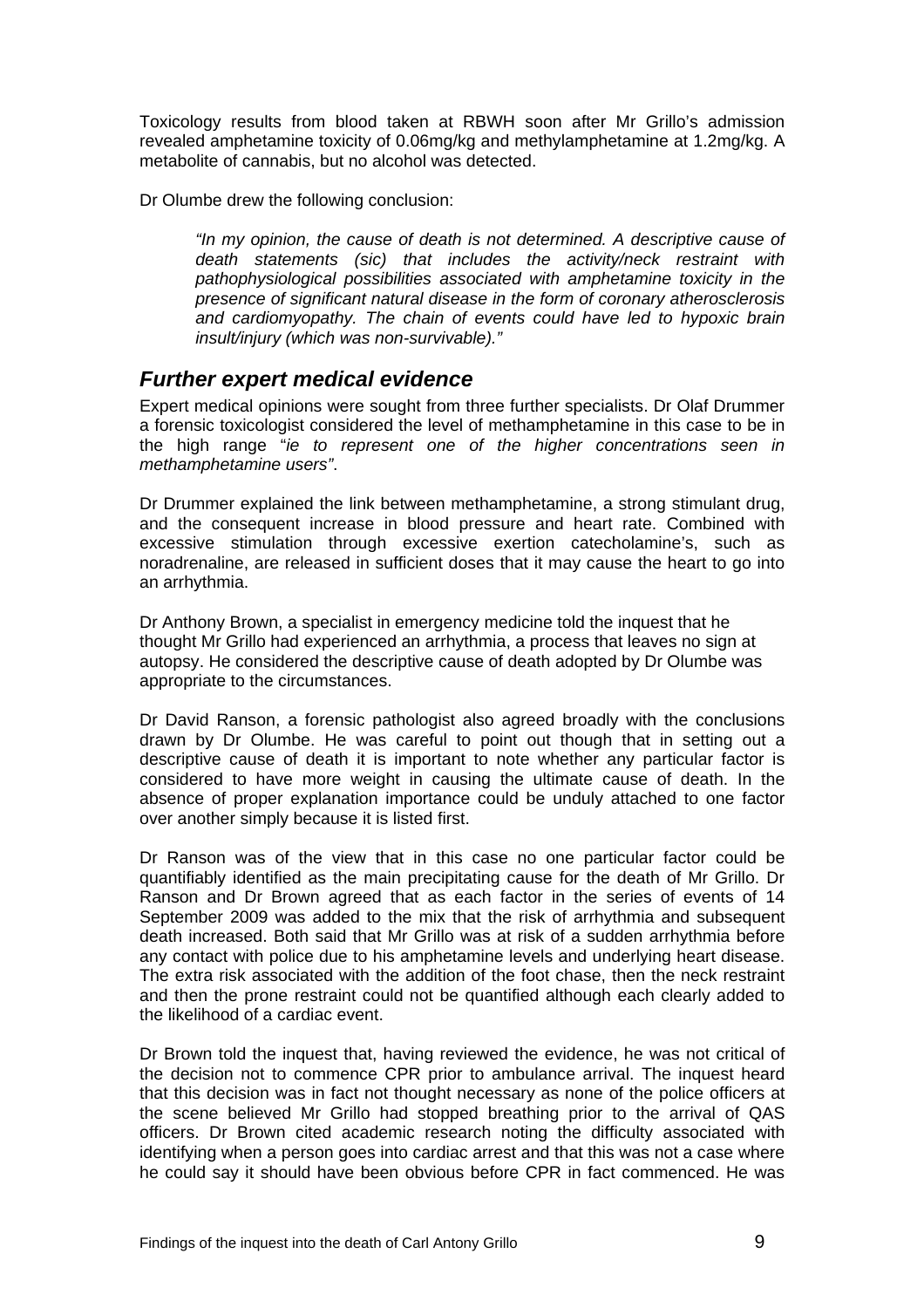<span id="page-11-0"></span>also of the view that the commencement of CPR a few minutes earlier would have made no difference to the outcome.

Dr Brown and Dr Ranson agreed that, if properly applied, a LVNR should have had no impact on Mr Grillo's subsequent death. Properly applied, a LVNR does not restrict the airway. It is the process of asphyxia that would have aggravated the risk of arrhythmia in the case of Mr Grillo. While an LVNR has the intention to restrict blood flow to the brain, this would not have affected the oxygen content in the blood in the short term and would not have caused any increased risk of arrhythmia. That is not to say it does not have its own risks, even if properly applied, simply that it would not have influenced this situation. It was acknowledged that the attempted application of an LVNR in a dynamic situation may be difficult and might therefore affect the windpipe, at least momentarily. Dr Olumbe on the other hand, considered that the interruption of the blood flow to the brain could have further stressed the already compromised cardiac output.

## **Findings required by s45**

I am required to find, as far as is possible, who the deceased person was, how he died, when and where he died and what caused his death. As a result of considering all of the material contained in the exhibits and the evidence given by the witnesses, the material parts of which I have summarised above, I am able to make the following findings.

| Identity of the deceased - | The deceased person was Carl Antony Grillo.                                                                                                                                                                                                                                                                                                                                                                                                                                                                                                  |
|----------------------------|----------------------------------------------------------------------------------------------------------------------------------------------------------------------------------------------------------------------------------------------------------------------------------------------------------------------------------------------------------------------------------------------------------------------------------------------------------------------------------------------------------------------------------------------|
| How he died -              | He died after he tried to evade being detained by<br>police by running from, and then wrestling with an<br>officer during which a lateral vascular neck<br>restraint was applied. This physical exertion,<br>combined with underlying cardiac disease, high<br>levels of amphetamine in the blood and prone<br>restraint, greatly increased his risk of cardiac<br>arrest due to an arrhythmia. Although he was<br>able to be revived by ambulance officers, he<br>suffered an irreversible hypoxic brain injury and<br>died two days later. |
| Place of death -           | He died at the Royal Brisbane and Women's<br>Hospital in Herston, Queensland.                                                                                                                                                                                                                                                                                                                                                                                                                                                                |
| Date of death -            | Mr Grillo died on 16 September 2009.                                                                                                                                                                                                                                                                                                                                                                                                                                                                                                         |
| Cause of death -           | Mr Grillo died from the combined effects of<br>moderately severe physical exertion; a lateral<br>vascular neck restraint and restraint in a prone<br>position; and a high level of amphetamine<br>toxicity on a background of myocardial fibrosis<br>and coronary artery atheroma.                                                                                                                                                                                                                                                           |

# **Section 48 referral**

I have found that the force used to restrain Mr Grillo, how it was done and the manner in which he was treated after he was restrained may have contributed to his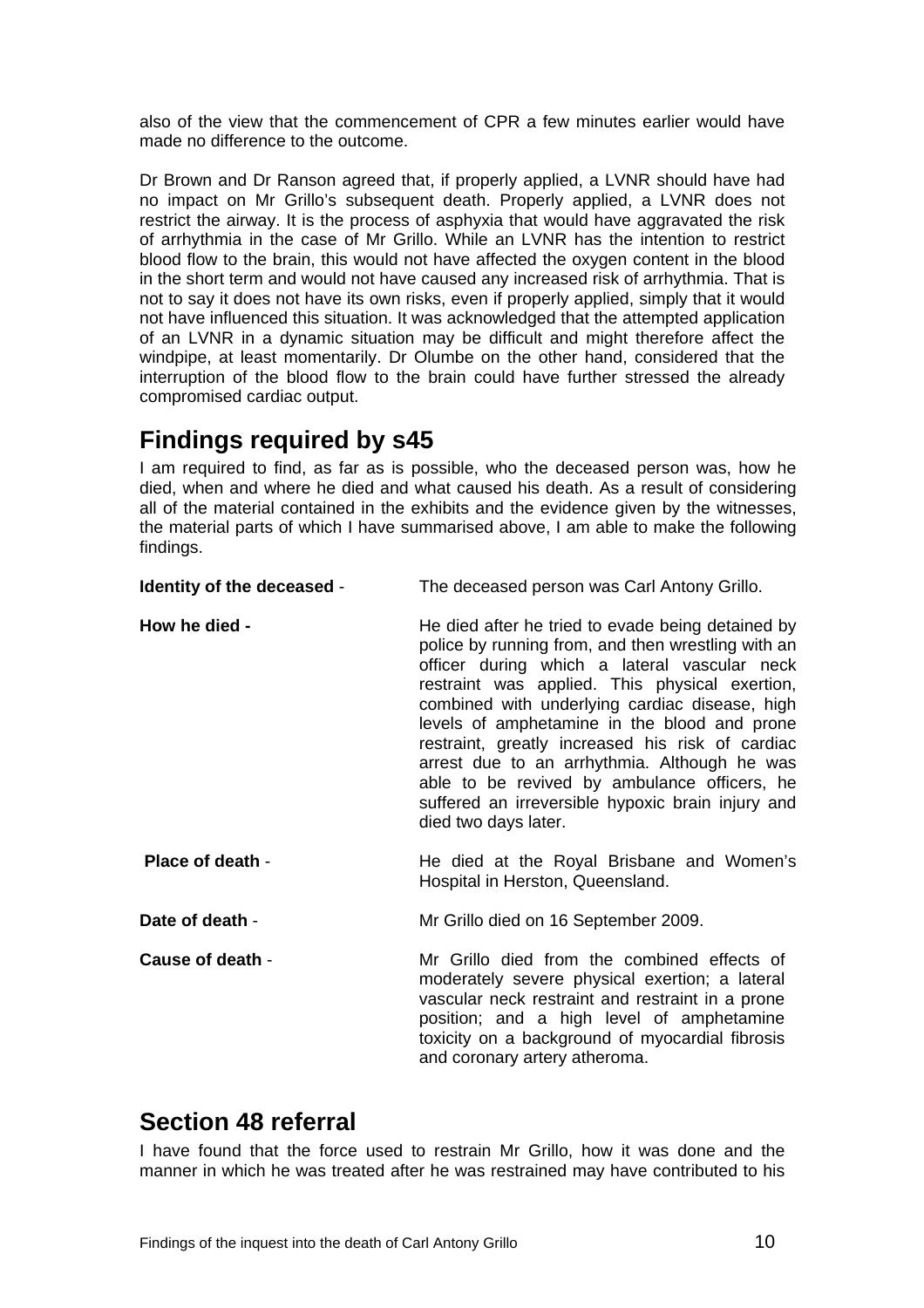<span id="page-12-0"></span>death. This then requires me to consider whether the conduct of the officers should be referred to the DPP for consideration of a criminal prosecution or to the police service for the consideration of disciplinary action. Those questions require me to determine whether the force used against Mr Grillo was lawful and reasonable in the circumstances.

### *Relevant Police Powers*

Section 29 of the PPRA provides:

#### *Searching persons without warrant*

*(1) A police officer who reasonably suspects any of the prescribed circumstances for searching a person without a warrant exist may, without a warrant, do any of the following— (a) stop and detain a person; (b) search the person and anything in the person's possession for anything relevant to the circumstances for which the person is detained.* 

"*Prescribed circumstances"* relevantly includes that "*the person has something that may be …..an unlawful dangerous drug -* s30(a)(ii).

Section 615 of the PPRA provides:

#### **Power to use force against individuals**

(1) *It is lawful for a police officer exercising or attempting to exercise a power under this or any other Act against an individual, and anyone helping the police officer, to use reasonably necessary force to exercise the power.* 

> *Example— A police officer may use reasonable force to prevent a person evading arrest.*

#### *Reasonable suspicion*

The precondition for a lawful basis for the exercise of any powers against Mr Grillo was a reasonable suspicion of a *prescribed circumstance* as set out in section 29 of the PPRA. The two officers involved in this case both say that they suspected Mr Grillo of possessing illicit drugs. They cited various reasons for this including his appearance and clothing and the location in which he was seen, but ultimately both acknowledged their power to detain and search only arose once Mr Grillo began running away from them.

In *Queensland Bacon Pty Ltd v Rees (1966) 115 CLR 266* Kitto J stated:

*A suspicion that something exists is more than a mere idle wondering whether it exists or not; it is a positive feeling of actual apprehension or mistrust amounting to a 'slight opinion, but without sufficient evidence', as Chambers Dictionary expresses it. Consequently, a reason to suspect that a fact exists is more than a reason to consider or look into the possibility of its existence.* 

The judgement of Kitto J was cited with approval in *George v Rockett (1990) 170 CLR 104 at 115* in which the High Court in a joint judgement stated: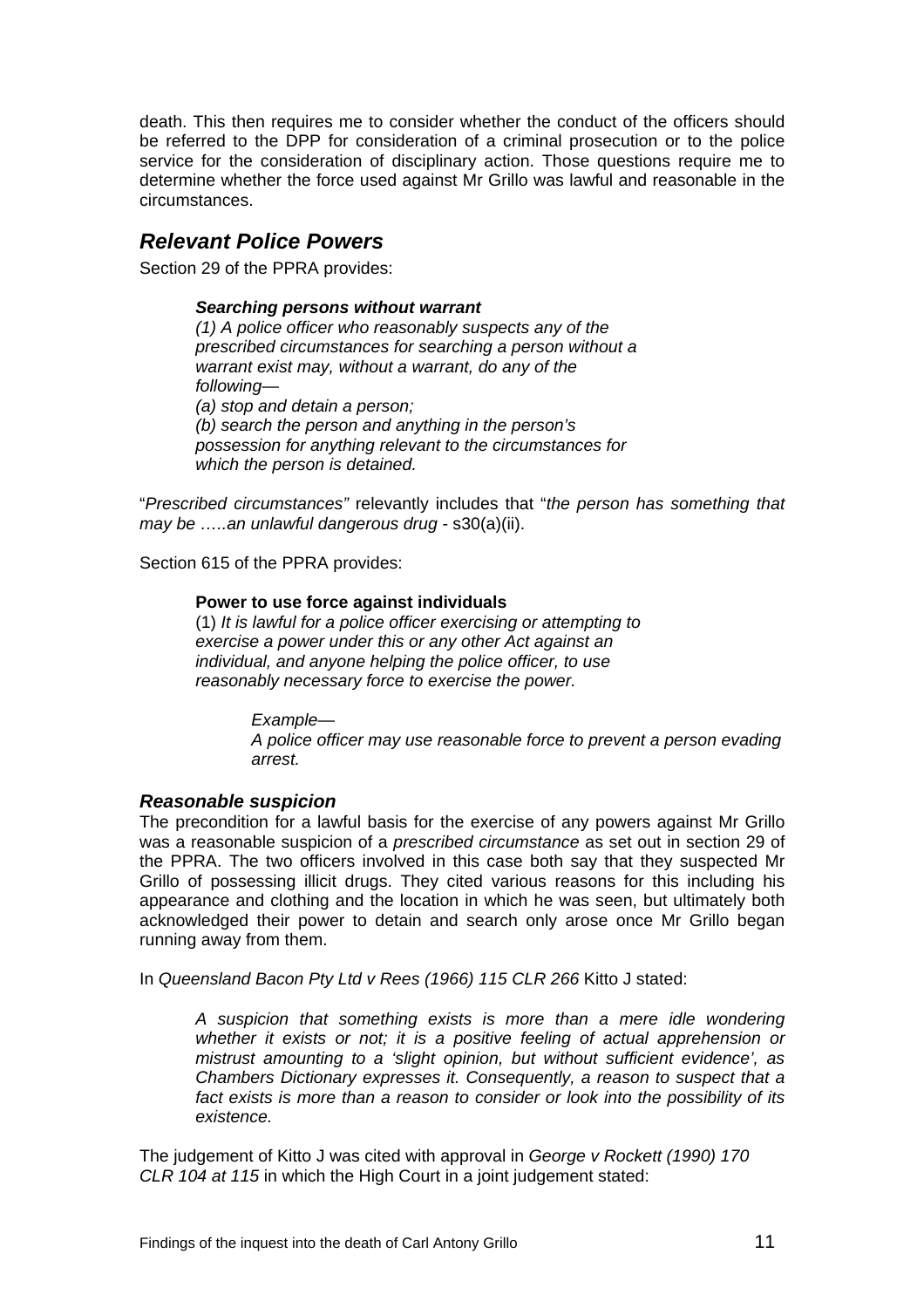<span id="page-13-0"></span>*The facts which can reasonably ground a suspicion may be quite insufficient reasonably to ground a belief, yet some factual basis for the suspicion must be shown.* 

As to whether the fact of a person running away from police (in the context of all other information known to police) forms the basis for a reasonable suspicion, there appears a dearth of case law in this country. The point was considered by the United States Supreme Court in *Illinois v. Wardlow [528 U.S. 119](http://en.wikipedia.org/wiki/Case_citation) (2000).* In a 5-4 judgment the Supreme Court overturned a decision of the Illinois Supreme Court and ruled that running from police in a high crime area is sufficient to give rise to a reasonable suspicion of criminal activity.

There are of course reasons why a person may run from police that do not involve the person having contraband on their person. Some individuals and racial groups are for good reason, mistrusting of police and would prefer to avoid any contact with them. However in this case, I am satisfied, on balance, that the suspicion the officers had with respect to Mr Grillo was reasonable. I am therefore satisfied that they were, pursuant so s615 of the PPRA, entitled to use reasonably necessary force to detain and search Mr Grillo.

#### *Reasonably necessary force*

I am satisfied that the level and type of force used by Senior Constable Jakes prior to the application of handcuffs was reasonably necessary. The comparative sizes of the men, the demeanour of Mr Grillo in the initial stages of the scuffle and the fact the officer was alone and without accoutrements are key considerations in coming to this conclusion. The application of the LVNR, and the strikes to Mr Grillo's head using a *hammer-fist,* were consistent with the officer's training. Guided by the QPS use of force model to which officers are expected to adhere, I am satisfied that they were reasonably necessary in a situation where Mr Grillo's left hand remained under his body providing leverage and potential access to his pockets.

Any such strike to Mr Grillo's head after the application of handcuffs could not be classified as reasonably necessary in the circumstances. Two independent witnesses say they saw that happen, although I note they viewed the scene from some distance and through some visual obstructions. They were watching a dynamic and confronting incident rapidly unfold. Recalling the precise sequence of events is difficult in such circumstances. Both officers deny it and their version is supported by other independent witnesses. In the circumstances I do not believe the allegation could be sustained to the requisite standard for either a criminal prosecution or disciplinary action. On the other hand, such a reaction by Senior Constable Jakes was foreseeable, having regard to the emotive state he would have been in when the danger had subsided but the adrenaline continued to flow. It is surprising the more senior officer did not step in and take control of the handcuffed prisoner, allowing the severely fatigued and frustrated officer to move away to regain his breath and composure.

### *Recovery position*

I am not persuaded by the evidence of Senior Constable Jakes and Sergeant Farmer that Mr Grillo was placed in the recovery position shortly after the application of handcuffs and that he remained in that position until the arrival of QAS officers.

Their evidence is not supported by the other two police officers, both of whom said when they arrived Mr Grillo was in a prone position with his torso facing to the